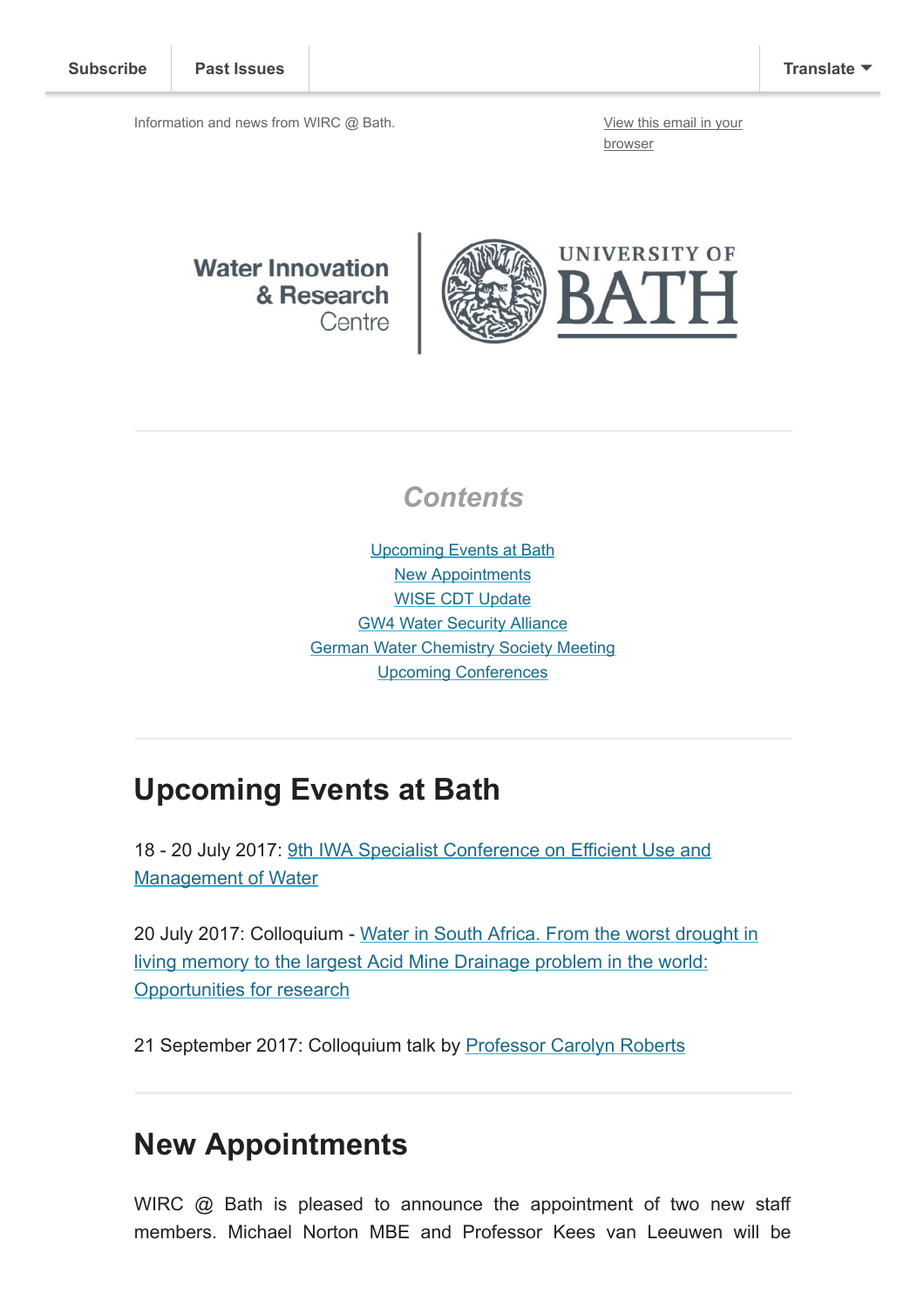Michael Norton MBE has over 40 years of professional experience in the fields of water resources, urban water and the environment. His current projects include specialist technical advice to the Inter American Development Bank and International Financing Corporation relation to major wastewater treatement plants in Panama and Serbia and a master plan for urban drainage for the city of Montevideo in Urguay.





Professor Kees van Leeuwen is Principal Scientist at KWR Watercycle Research Institute and holds a Chair at the Copernicus Institute (Univeristy of Utrecht, the Netherlands) on water management and urban development. His fields of expertise are ecology, toxicology, risk assessment, chemcials, pesticides, animal alternatives (intelligent testing strategies) and urban water management.

# <span id="page-1-0"></span>WISE CDT Update

## Experimental Work in University College London

WISE CDT student Ioanna Stamataki recently spent six weeks in University [College London \(UCL\) undertaking her experimental work. Read the full](http://blogs.bath.ac.uk/water/2017/06/28/experimental-work-ucl/) account by Ioanna Stamataki.

#### International Conference on Sustainable Solid Waste Water Management

At the end of June WISE CDT student Ioannis Markidis attended the 5th International Conference on Sustainable Solid Waste Management in Athens, Greece. [Read the full account by Ioannis Markidis.](http://blogs.bath.ac.uk/water/2017/06/29/solid-waste-management/)

#### New WISE CDT PhD Students

We are delighted to welcome the following four new PhD students who are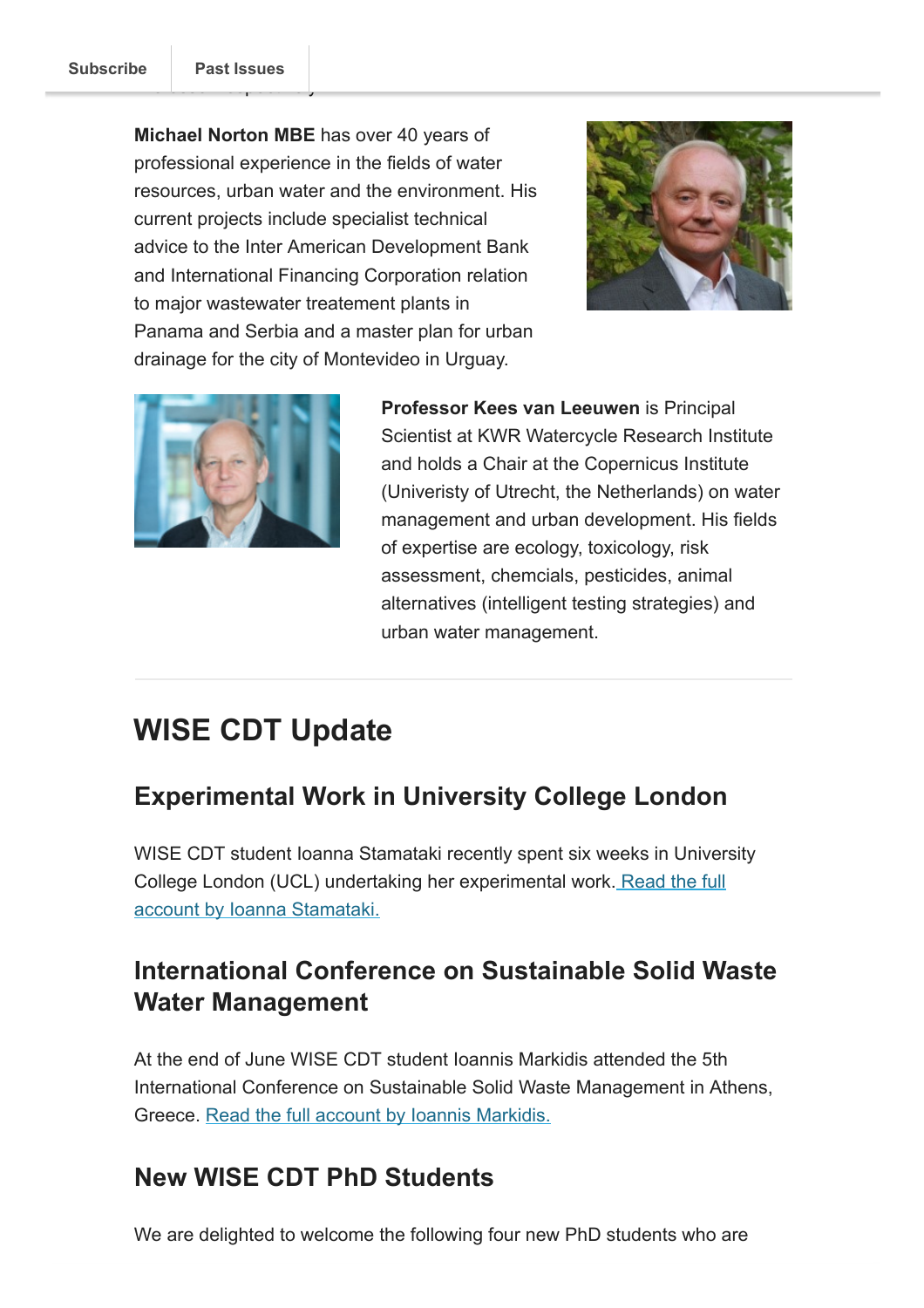- Dolores Gonzales
- Gwyn Hennessey
- Levke Ortlieb
- Jack Waterhouse

[Read more about the students, their research topics and supervisors.](http://blogs.bath.ac.uk/water/2017/06/30/new-wise-cdt-phd-students/)

#### WISE CDT Summer School

The third WISE CDT Summer School was held on 19-23rd June 2017 at the Vale Resort Hotel in South Glamorgan near Cardiff. Students from the four universities had fun and listened to high profile speakers from the Water Industry and Academia. [Read the full account by Tom Arnot.](http://blogs.bath.ac.uk/water/2017/07/04/wise-summer-school-2017/)

# <span id="page-2-0"></span>GW4 Water Security Alliance

The [GW4 Water Security Alliance](http://www.gw4water.com/) brings together academics from four GW4 universities - Cardiff, Bristol, Exeter and Bath.



From Cardiff, the [Water Research Institute](http://www.cardiff.ac.uk/water-research-institute) is contributing with research focussed on catchment management and ecosystems, water resilience, and efficiency and governance in the human water cycle. The [Bristol Water Initiative](http://www.bristol.ac.uk/water/) contributes by world-leading hydrology research in relation to chemical and ecological functions of water. From Exeter, the [Centre for Water Systems](http://emps.exeter.ac.uk/engineering/research/cws/) with a strong focus on urban water management and is part of the team. And in Bath, WIRC is a member.

The Water Security Alliance (WSA) brings together over 160 academics in water research. Together with a strong relationship with other public and private stakeholders, we bring together the largest research community in water in the UK. The WSA has received a GW4 Accelerator Grant, for further sustaining the alliance.

Currently we are preparing a series of themed workshops in September and October:

- End Sept Bath Challenging and emerging substances in waters
- Early Oct Bristol Water modelling at the interface between disciplines